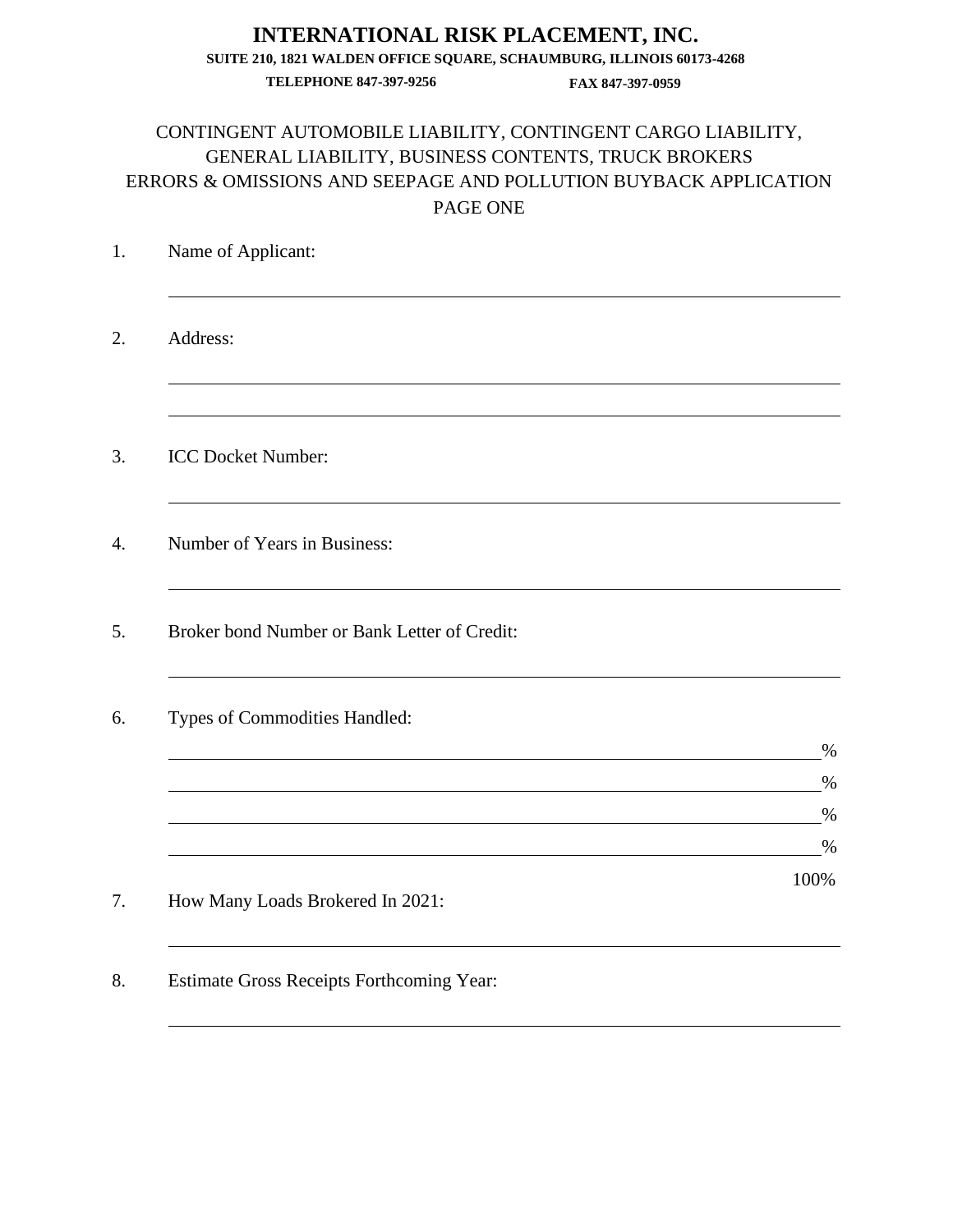# CONTINGENT AUTOMOBILE LIABILITY, CONTINGENT CARGO LIABILITY, GENERAL LIABILITY, BUSINESS CONTENTS, TRUCK BROKERS ERRORS & OMISSIONS AND SEEPAGE AND POLLUTION BUYBACK APPLICATION PAGE TWO

| 9.  | Past Three Years Gross Receipts:                                                                 |  |  |
|-----|--------------------------------------------------------------------------------------------------|--|--|
|     | 2021/2022                                                                                        |  |  |
|     |                                                                                                  |  |  |
|     | 2019/2020                                                                                        |  |  |
| 10. | Do you use other truck brokers to arrange movement of goods?                                     |  |  |
|     |                                                                                                  |  |  |
| 11. | Do other truck brokers use you to arrange movement of goods?                                     |  |  |
|     |                                                                                                  |  |  |
| 12. | In The Past Three Years Have You Been Named In A Suit:                                           |  |  |
|     | Explanation:<br>,我们也不会有什么。""我们的人,我们也不会有什么?""我们的人,我们也不会有什么?""我们的人,我们也不会有什么?""我们的人,我们也不会有什么?""我们的人 |  |  |
| 13. | In The Past Three Years Have Any Claims Been Paid on Your Behalf                                 |  |  |
|     | Explain:                                                                                         |  |  |
| 14. | Are You Aware Of Any Claims Or Potential Claims That Could Be Asserted Against You?              |  |  |
| 15. | If New In Business, State Experience:                                                            |  |  |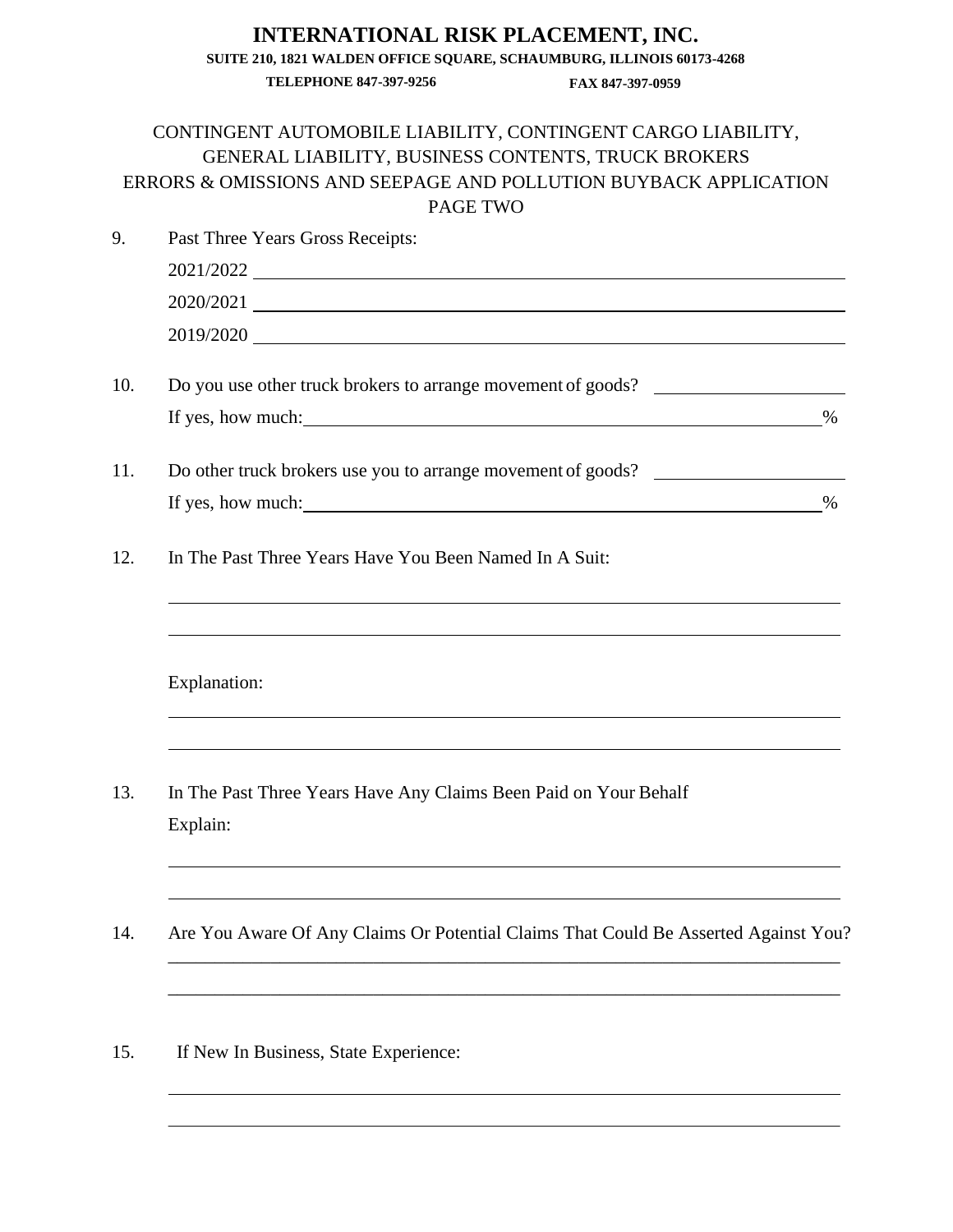# **INTERNATIONAL RISK PLACEMENT, INC.**

**SUITE 210, 1821 WALDEN OFFICE SQUARE, SCHAUMBURG, ILLINOIS 60173-4268**

**TELEPHONE 847-397-9256 FAX 847-397-0959**

# CONTINGENT AUTOMOBILE LIABILITY, CONTINGENT CARGO LIABILITY, GENERAL LIABILITY, BUSINESS CONTENTS, TRUCK BROKERS ERRORS & OMISSIONS AND SEEPAGE AND POLLUTION BUYBACK APPLICATION PAGE THREE

### 16. Are you involved in any other operations?

| a) Operating a truck line           | $\%$ |
|-------------------------------------|------|
| b) Leasing Vehicles without Drivers | $\%$ |
| c) Leasing Vehicles with Drivers    | $\%$ |

### 17. Revenue made from Question 16:

- a)  $\delta$
- b)  $\sqrt[6]{ }$
- c)  $\frac{1}{2}$

18. Details of Insurance Programs for Question 16. Name of Carriers and Limits Provided:

a)  $\Box$ b)  $\Box$  $c)$ 

\_\_\_\_\_\_\_\_\_\_\_\_\_\_\_\_\_\_\_\_\_\_\_\_\_\_\_\_\_\_\_\_\_\_\_\_\_\_\_\_\_\_\_\_\_\_\_\_\_\_\_\_\_\_\_\_\_\_\_\_\_\_\_\_\_\_\_\_\_\_\_\_\_

\_\_\_\_\_\_\_\_\_\_\_\_\_\_\_\_\_\_\_\_\_\_\_\_\_\_\_\_\_\_\_\_\_\_\_\_\_\_\_\_\_\_\_\_\_\_\_\_\_\_\_\_\_\_\_\_\_\_\_\_\_\_\_\_\_\_\_\_\_\_\_\_\_

- 19. Do you reject carriers with Insurance Company rating of AM Best of less than A-?
- 20. Do you reject carriers with Automobile Liability Insurance with limits of less than \$1,000,000?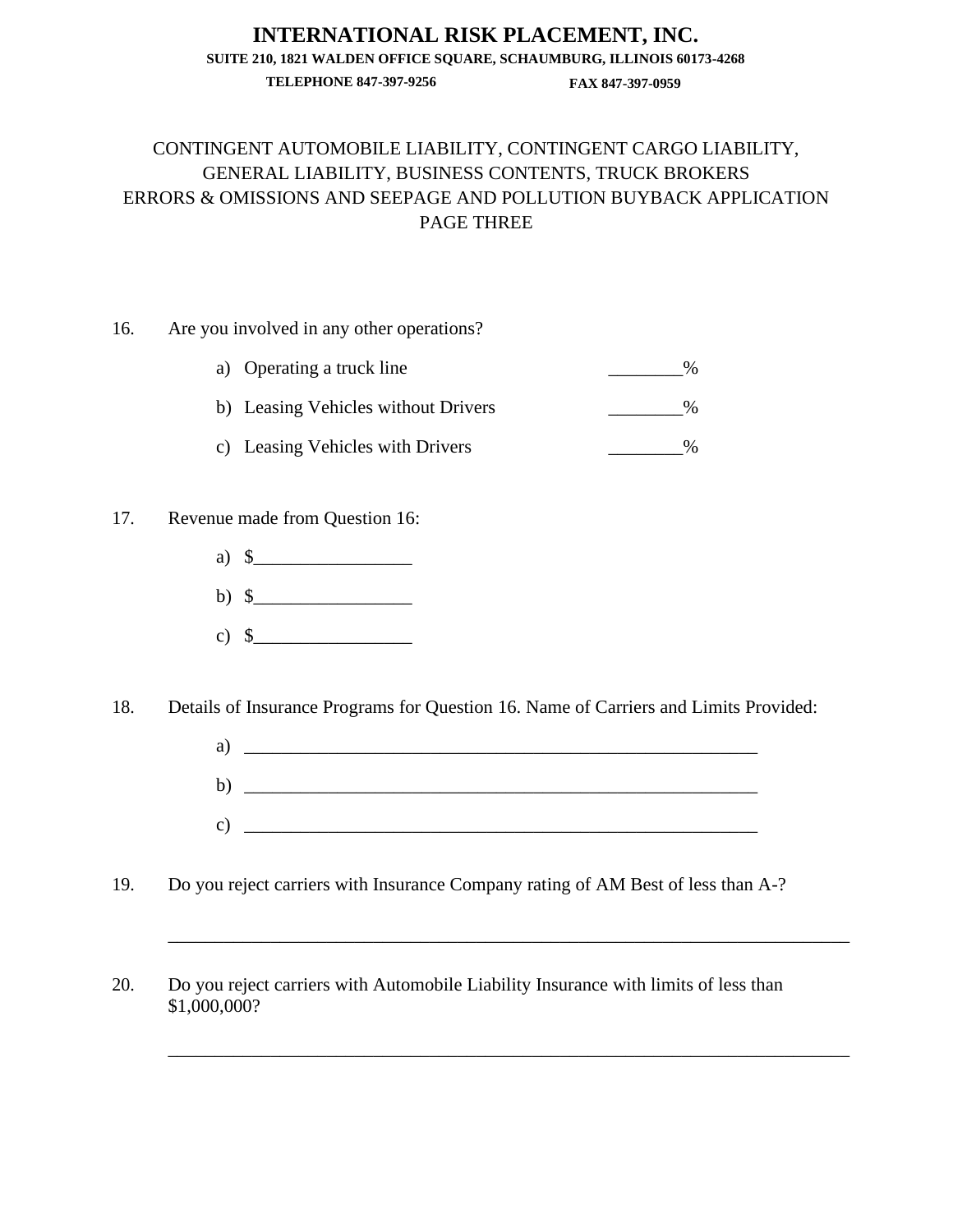### **INTERNATIONAL RISK PLACEMENT, INC. SUITE 210, 1821 WALDEN OFFICE SQUARE, SCHAUMBURG, ILLINOIS 60173-4268**

**TELEPHONE 847-397-9256 FAX 847-397-0959**

# CONTINGENT AUTOMOBILE LIABILITY, CONTINGENT CARGO LIABILITY, GENERAL LIABILITY, BUSINESS CONTENTS, TRUCK BROKERS ERRORS & OMISSIONS AND SEEPAGE AND POLLUTION BUYBACK APPLICATION PAGE FOUR

### GENERAL LIABILITY SUPPLEMENTAL APPLICATION

|    | 1. Description of Location of Operation – Office / Home / Other (please define): |
|----|----------------------------------------------------------------------------------|
|    | <u> 1989 - Johann Stoff, amerikansk politiker (d. 1989)</u>                      |
|    |                                                                                  |
| 2. | Breakdown of the Area by Square Footage:                                         |
|    |                                                                                  |
|    |                                                                                  |
|    |                                                                                  |
|    |                                                                                  |
| 4. | Is the exterior paved or tarmacked and in generally good condition? (Y/N) _____  |
|    |                                                                                  |
| 6. |                                                                                  |
|    | 7. Do you broker loads for pick up or delivery to this location? (Y/N) _________ |
|    | 8. Do you Load or Unload Trucks At This Location? (Y/N)_________________________ |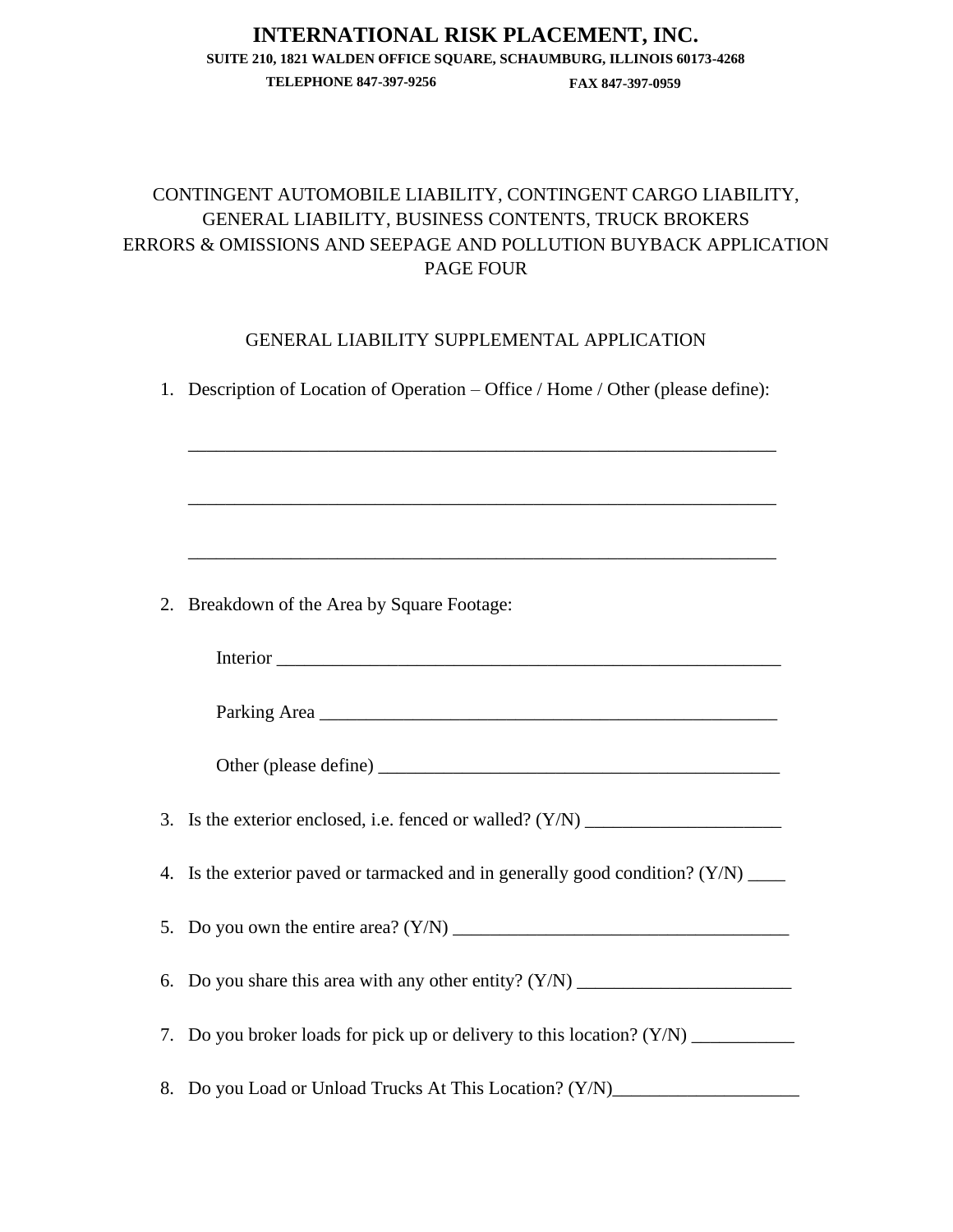# CONTINGENT AUTOMOBILE LIABILITY, CONTINGENT CARGO LIABILITY, GENERAL LIABILITY, BUSINESS CONTENTS, TRUCK BROKERS ERRORS & OMISSIONS AND SEEPAGE AND POLLUTION BUYBACK APPLICATION PAGE FIVE

#### BUSINESS CONTENTS SUPPLEMENTAL APPLICATION

| 1.               | Details of the location address, if different to the mailing address. Please include the<br>county. |  |  |
|------------------|-----------------------------------------------------------------------------------------------------|--|--|
|                  | <u> 1989 - Johann Stoff, amerikansk politiker (* 1908)</u>                                          |  |  |
| 2.               | What is the construction code of the building? __________________________________                   |  |  |
| $\mathfrak{Z}$ . |                                                                                                     |  |  |
| 4.               | What is the Protection Class? (this can be obtained from the local fire department)                 |  |  |
| 5.               |                                                                                                     |  |  |
| 6.               |                                                                                                     |  |  |
| 7.               | Do you own the property where you conduct business? ____________________________                    |  |  |
| 8.               | Do you share the location with another entity? _________________________________                    |  |  |
|                  |                                                                                                     |  |  |
|                  |                                                                                                     |  |  |
|                  |                                                                                                     |  |  |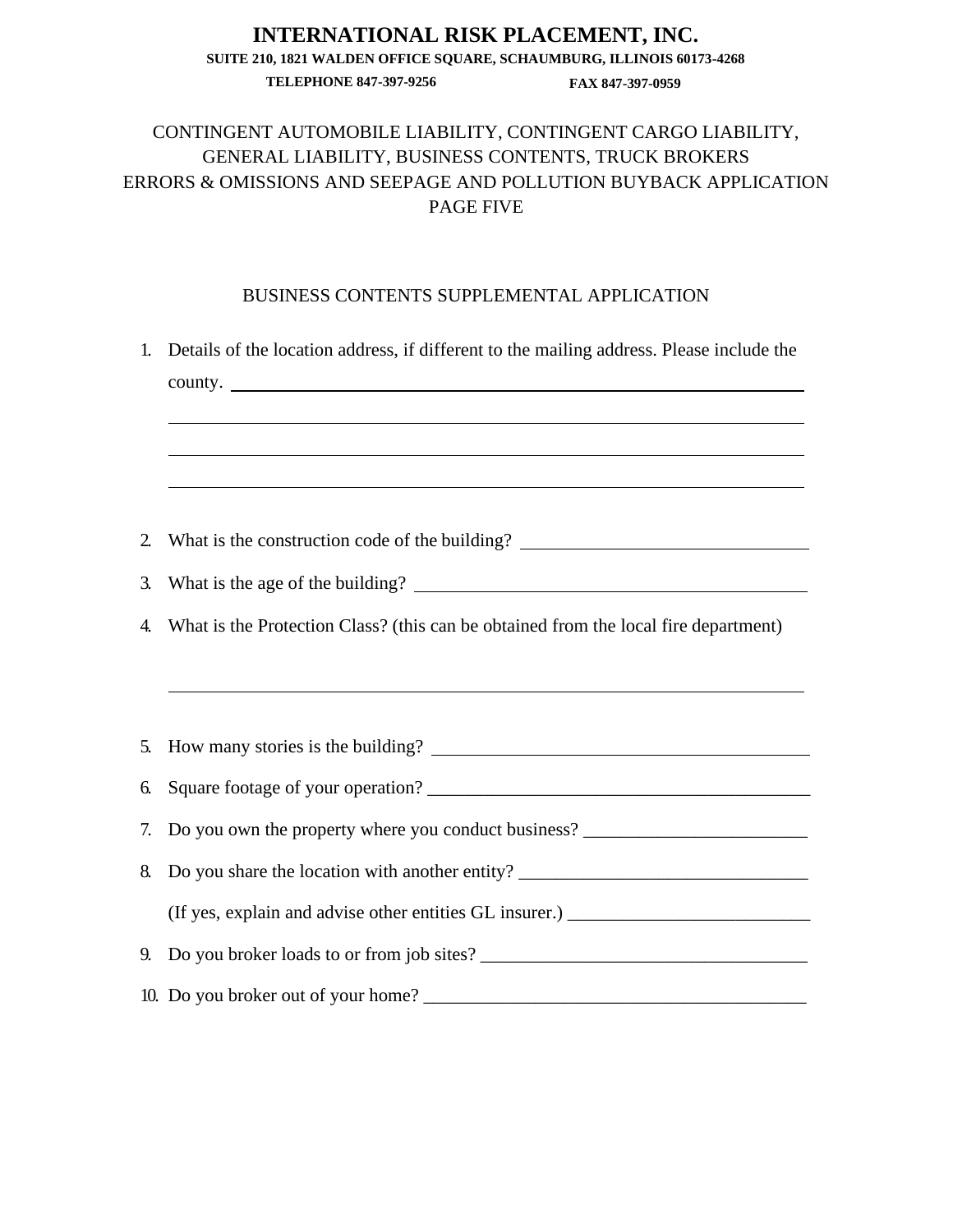# CONTINGENT AUTOMOBILE LIABILITY, CONTINGENT CARGO LIABILITY, GENERAL LIABILITY, BUSINESS CONTENTS, TRUCK BROKERS ERRORS & OMISSIONS AND SEEPAGE AND POLLUTION BUYBACK APPLICATION PAGE SIX

#### PROFESSIONAL LIABILITY SUPPLEMENTAL APPLICATION

1. Please describe in detail the nature and types of professional services the applicant is engaged in.

\_\_\_\_\_\_\_\_\_\_\_\_\_\_\_\_\_\_\_\_\_\_\_\_\_\_\_\_\_\_\_\_\_\_\_\_\_\_\_\_\_\_\_\_\_\_\_\_\_\_\_\_\_\_\_\_\_\_\_\_\_\_\_\_\_\_\_\_

\_\_\_\_\_\_\_\_\_\_\_\_\_\_\_\_\_\_\_\_\_\_\_\_\_\_\_\_\_\_\_\_\_\_\_\_\_\_\_\_\_\_\_\_\_\_\_\_\_\_\_\_\_\_\_\_\_\_\_\_\_\_\_\_\_\_\_\_

\_\_\_\_\_\_\_\_\_\_\_\_\_\_\_\_\_\_\_\_\_\_\_\_\_\_\_\_\_\_\_\_\_\_\_\_\_\_\_\_\_\_\_\_\_\_\_\_\_\_\_\_\_\_\_\_\_\_\_\_\_\_\_\_\_\_\_\_ \_\_\_\_\_\_\_\_\_\_\_\_\_\_\_\_\_\_\_\_\_\_\_\_\_\_\_\_\_\_\_\_\_\_\_\_\_\_\_\_\_\_\_\_\_\_\_\_\_\_\_\_\_\_\_\_\_\_\_\_\_\_\_\_\_\_\_\_ \_\_\_\_\_\_\_\_\_\_\_\_\_\_\_\_\_\_\_\_\_\_\_\_\_\_\_\_\_\_\_\_\_\_\_\_\_\_\_\_\_\_\_\_\_\_\_\_\_\_\_\_\_\_\_\_\_\_\_\_\_\_\_\_\_\_\_\_

- 2. Please indicate the percentage of revenue derived from each activity listed above.
- 3. Please indicate type of company: Sole Trader / Partnership / Corporation / Privately Held / Non-Profit / Publicly Traded / Other (please define):
- 4. Is the Applicant controlled or owned by, or associated or affiliated with, or does it own,

any other firm or business enterprise?  $(Y/N)$ 

- a. If Yes, please explain: \_\_\_\_\_\_\_\_\_\_\_\_\_\_\_\_\_\_\_\_\_\_\_\_\_\_\_\_\_\_\_\_\_\_\_\_\_\_\_\_\_\_\_\_\_\_\_\_
- 5. What is the total number of staff?
- 6. Please list any Professional Associations to which the Applicant belongs:
- 7. Does the Applicant use a written contract: Always  $\bigcirc$  / Sometimes  $\bigcirc$  / Never  $\bigcirc$

\_\_\_\_\_\_\_\_\_\_\_\_\_\_\_\_\_\_\_\_\_\_\_\_\_\_\_\_\_\_\_\_\_\_\_\_\_\_\_\_\_\_\_\_\_\_\_\_\_\_\_\_\_\_\_\_\_\_\_\_\_\_\_\_\_\_\_\_\_\_\_\_

- 8. Is any errors or omissions or professional liability insurance currently in place? (Y/N) \_\_\_\_
	- a. If no, the coverage if issued will not cover any of the applicants prior acts.
	- b. If yes, please provide details of such coverage carried in the past 3 years:

\_\_\_\_\_\_\_\_\_\_\_\_\_\_\_\_\_\_\_\_\_\_\_\_\_\_\_\_\_\_\_\_\_\_\_\_\_\_\_\_\_\_\_\_\_\_\_\_\_\_\_\_\_\_\_\_\_\_\_\_\_\_\_\_\_\_\_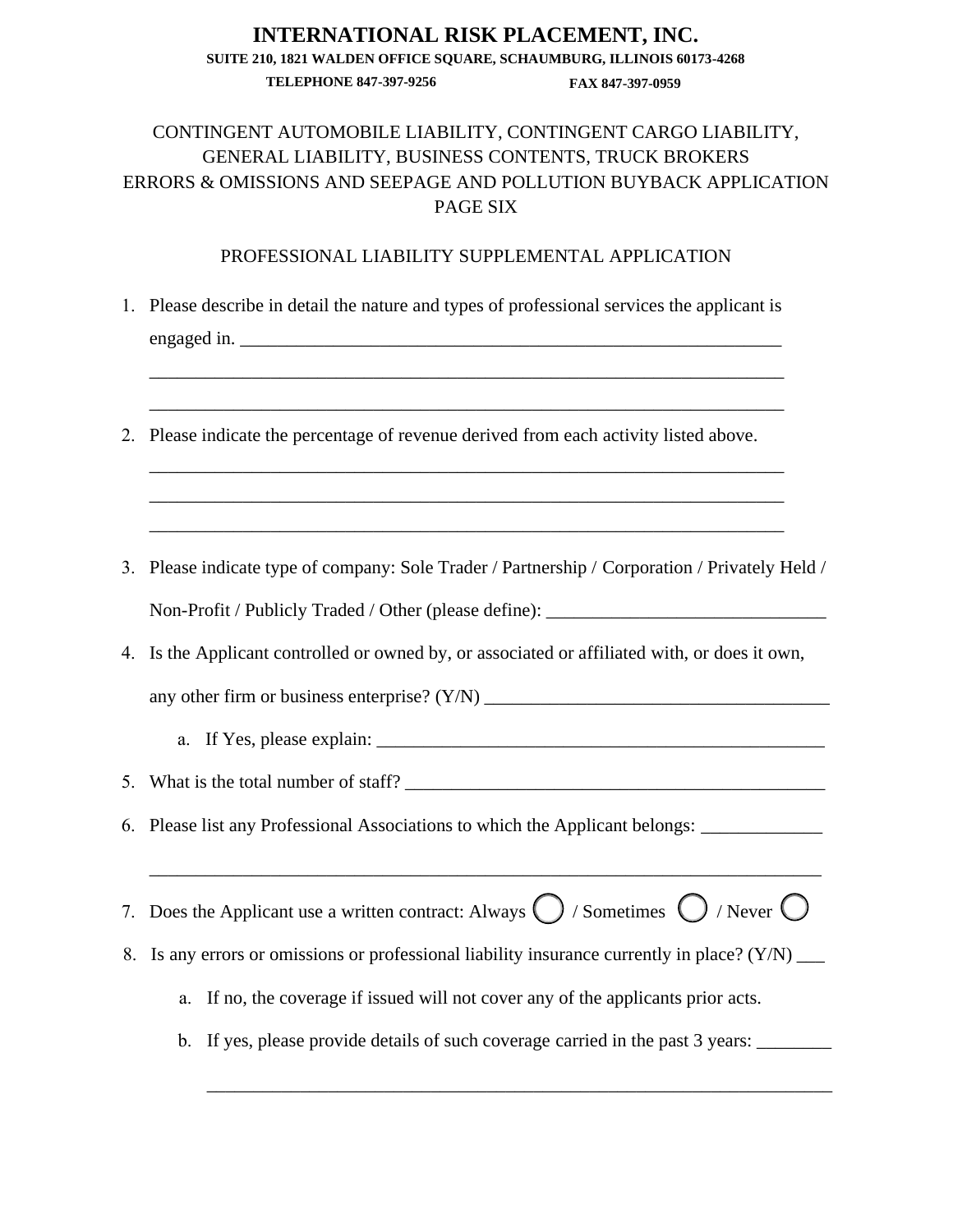### **INTERNATIONAL RISK PLACEMENT, INC. SUITE 210, 1821 WALDEN OFFICE SQUARE, SCHAUMBURG, ILLINOIS 60173-4268**

**TELEPHONE 847-397-9256 FAX 847-397-0959**

## CONTINGENT AUTOMOBILE LIABILITY, CONTINGENT CARGO LIABILITY, GENERAL LIABILITY, BUSINESS CONTENTS, TRUCK BROKERS ERRORS & OMISSIONS AND SEEPAGE AND POLLUTION BUYBACK APPLICATION PAGE SEVEN

Limits please indicate which limit to be quoted:

#### Contingent Automobile Liability

| a.             | \$1,000,000 any one occurrence |
|----------------|--------------------------------|
|                | \$1,000,000 annual aggregate   |
| b.             | \$1,000,000 any one occurrence |
|                | \$2,000,000 annual aggregate   |
| $\mathbf{c}$ . | \$2,000,000 any one occurrence |
|                | \$2,000,000 annual aggregate   |
| d.             | \$3,000,000 any one occurrence |
|                | \$3,000,000 annual aggregate   |
| e.             | \$4,000,000 any one occurrence |
|                | \$4,000,000 annual aggregate   |
| f.             | \$5,000,000 any one occurrence |
|                | \$5,000,000 annual aggregate   |

## Contingent Cargo Liability

| a.             | \$100,000 per occurrence with a \$1,000 deductible                   |
|----------------|----------------------------------------------------------------------|
| $\mathbf b$ .  | \$250,000 per occurrence with a \$1,000 deductible                   |
| $\mathbf{C}$ . | \$500,000 per occurrence with a \$1,000 deductible                   |
| d.             | \$100,000 per occurrence with a \$1,000 deductible and Refrigeration |
|                | Breakdown with deductible of \$2,500 per occurrence                  |
| e.             | \$250,000 per occurrence with a \$1,000 deductible and Refrigeration |
|                | Breakdown with deductible of \$2,500 per occurrence                  |
| f.             | \$500,000 per occurrence with a \$1,000 deductible and Refrigeration |
|                | Breakdown with deductible of \$2,500 per occurrence                  |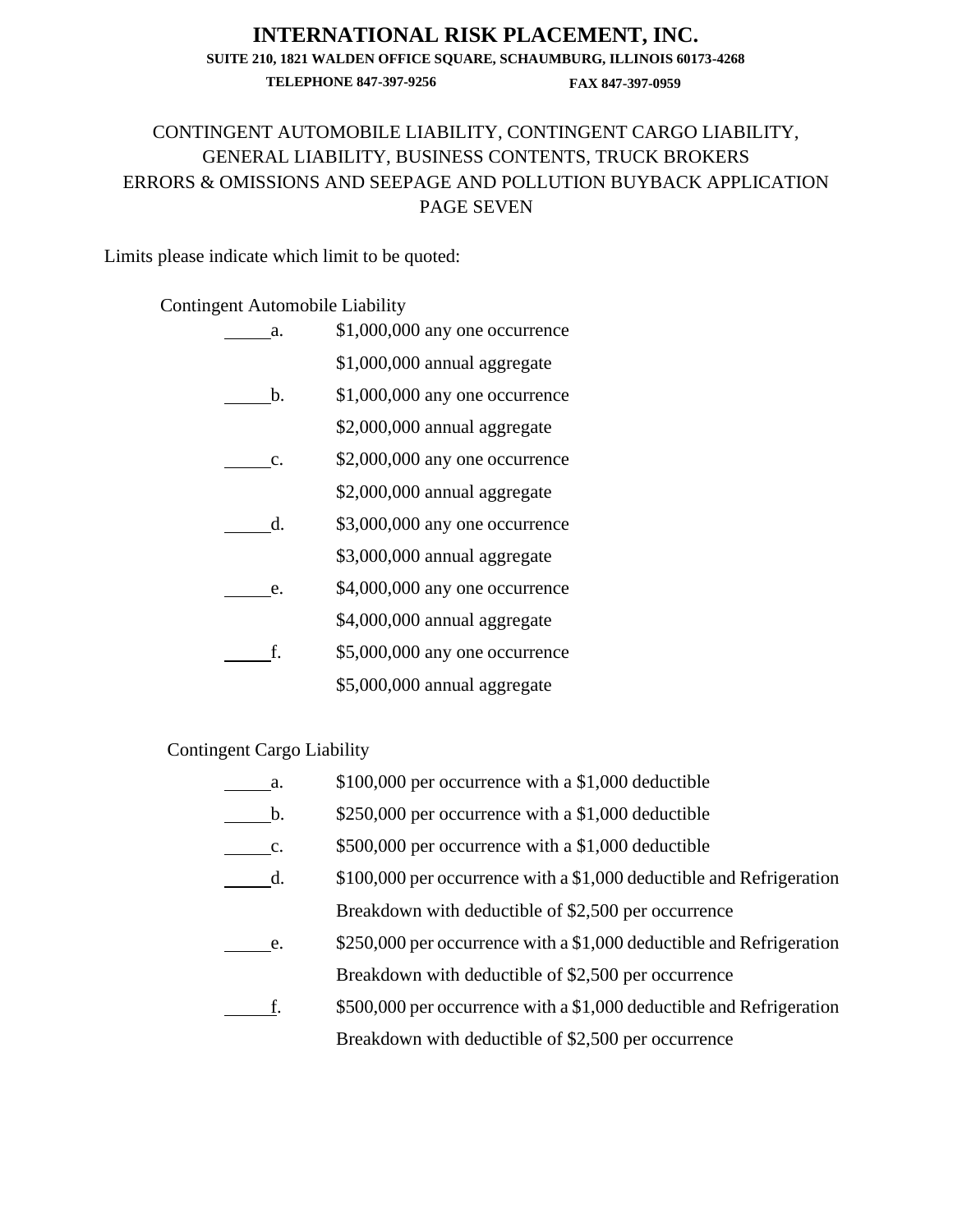#### **INTERNATIONAL RISK PLACEMENT, INC.**

**SUITE 210, 1821 WALDEN OFFICE SQUARE, SCHAUMBURG, ILLINOIS 60173-4268**

**TELEPHONE 847-397-9256 FAX 847-397-0959**

# CONTINGENT AUTOMOBILE LIABILITY, CONTINGENT CARGO LIABILITY, GENERAL LIABILITY, BUSINESS CONTENTS, TRUCK BROKERS ERRORS & OMISSIONS AND SEEPAGE AND POLLUTION BUYBACK APPLICATION PAGE EIGHT

#### General Liability

| a. | \$1,000,000 any one occurrence  |
|----|---------------------------------|
|    | \$1,000,000 annual aggregate    |
| h. | $$1,000,000$ any one occurrence |
|    | \$2,000,000 annual aggregate    |

Excess General Liability

| a.             | $$1,000,000$ any one occurrence, $$1,000,000$ annual aggregate |
|----------------|----------------------------------------------------------------|
|                | <b>EXCESS OF</b>                                               |
|                | $$1,000,000$ any one occurrence, $$1,000,000$ annual aggregate |
| $h_{\cdot}$    | $$2,000,000$ any one occurrence, $$2,000,000$ annual aggregate |
|                | <b>EXCESS OF</b>                                               |
|                | $$1,000,000$ any one occurrence, $$1,000,000$ annual aggregate |
| $\mathbf{c}$ . | \$3,000,000 any one occurrence, \$3,000,000 annual aggregate   |
|                | <b>EXCESS OF</b>                                               |
|                | $$1,000,000$ any one occurrence, $$1,000,000$ annual aggregate |
| d.             | \$4,000,000 any one occurrence, \$4,000,000 annual aggregate   |
|                | <b>EXCESS OF</b>                                               |
|                | $$1,000,000$ any one occurrence, $$1,000,000$ annual aggregate |
|                |                                                                |

Business Contents

| a. | $$20,000$ any one loss |
|----|------------------------|
| h. | $$50,000$ any one loss |

# Truck Brokers Errors & Omissions

| а.             | $$100,000$ any one loss  |
|----------------|--------------------------|
| b.             | $$250,000$ any one loss  |
| $\mathbf{c}$ . | $$500,000$ any one loss  |
| d.             | \$1,000,000 any one loss |